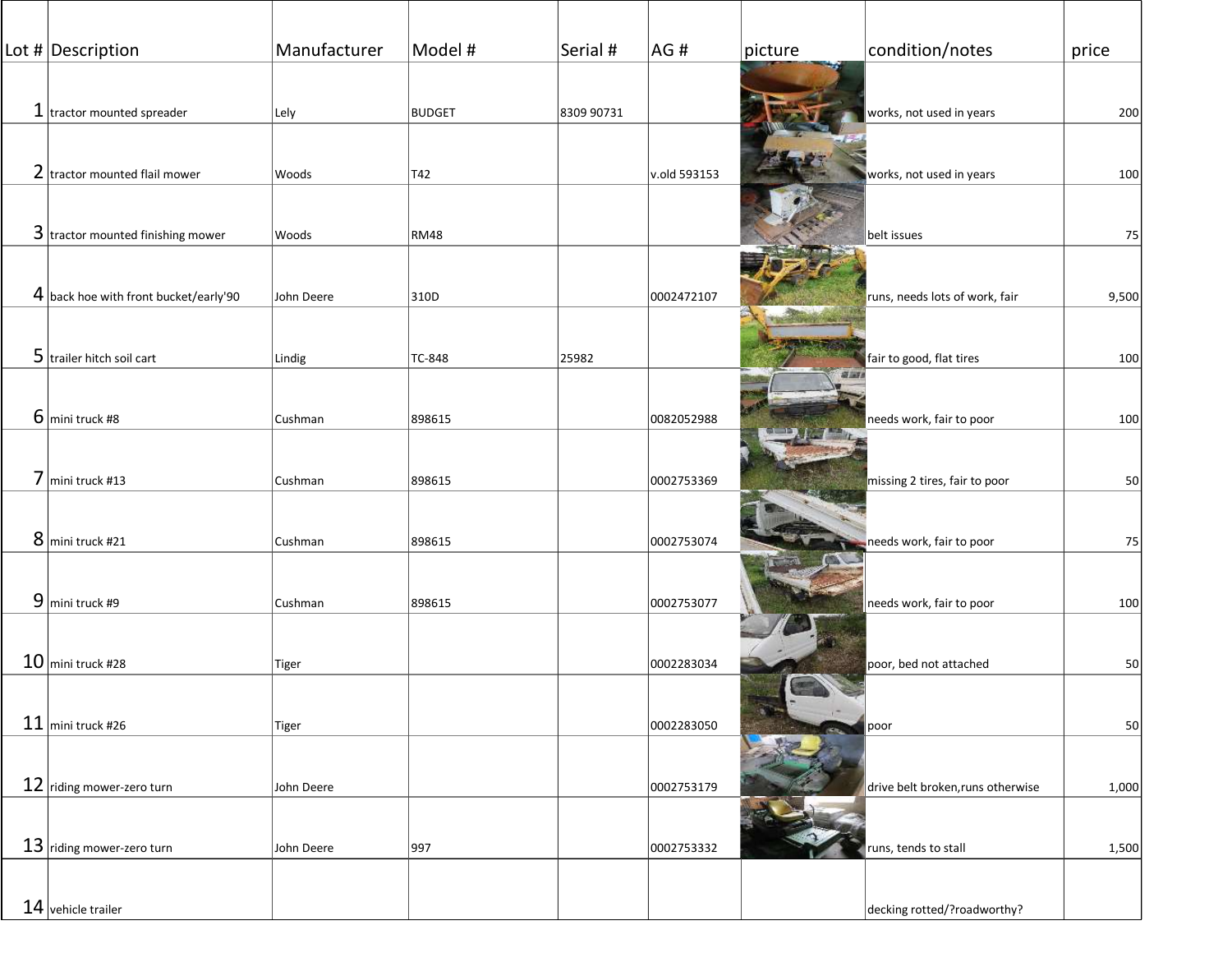| $15$ walk behind tiller          | Troy Bilt (Horse) | 176437            |  | unknown, not used in many yrs     | 50              |
|----------------------------------|-------------------|-------------------|--|-----------------------------------|-----------------|
|                                  |                   |                   |  |                                   |                 |
| $16$ 3 gallon backpack sprayer   | Solo              |                   |  | leaks                             | 50              |
|                                  |                   |                   |  |                                   |                 |
| $17$ Rereciprocating weed wacker | Redmax            | G <sub>2</sub> KC |  | does not start, teeth broken      | 20              |
|                                  |                   |                   |  |                                   |                 |
| 18 Weed Wacker                   | Kowasaki          | KGT27B            |  | pull cord too short, carb trouble | 20              |
|                                  |                   |                   |  |                                   |                 |
| 19 Weed Wacker                   |                   |                   |  |                                   |                 |
|                                  | Echo              | <b>SRM 230</b>    |  | Carb trouble, missing parts       | 20              |
|                                  |                   |                   |  |                                   |                 |
| 20 Weed Wacker                   | Echo              | <b>SRM 261</b>    |  | Carb trouble, missing parts       | 20              |
|                                  |                   |                   |  |                                   |                 |
| 21 backpack leaf blower          | Stihl             | <b>BR550</b>      |  | fuel tank leaks, unused in yrs    | 50              |
|                                  |                   |                   |  |                                   |                 |
| 22 backpack leaf blower          | Echo              | <b>PB 770T</b>    |  | carb trouble, needs a rebuild     | 50              |
|                                  |                   |                   |  |                                   |                 |
| 23 backpack leaf blower          | Echo              | <b>PB 770T</b>    |  | carb trouble, needs a rebuild     | 50              |
|                                  |                   |                   |  |                                   |                 |
| 24 push mower                    | Snapper           | commerical        |  | Brigs engine                      | 30              |
|                                  |                   |                   |  |                                   |                 |
| 25 push mower                    |                   |                   |  |                                   |                 |
|                                  | Toro              |                   |  | Brigs engine 8.5 hp               | 30 <sub>o</sub> |
|                                  |                   |                   |  |                                   |                 |
| 26 push mower                    | Husqvarna         |                   |  | Honda engine                      | 30              |
|                                  |                   |                   |  |                                   |                 |
| 27 walk behind tiller            | Troy Bilt (Horse) | GH17/TH1019       |  | runs, needs tire                  | 50              |
|                                  |                   |                   |  |                                   |                 |
| 28 push mower                    | Craftsman         | Gold              |  | does not start                    | 30 <sub>o</sub> |
|                                  |                   |                   |  |                                   |                 |
| 29 Weed Wacker                   | Stihl             | <b>FS 130R</b>    |  | does not start                    | 20              |